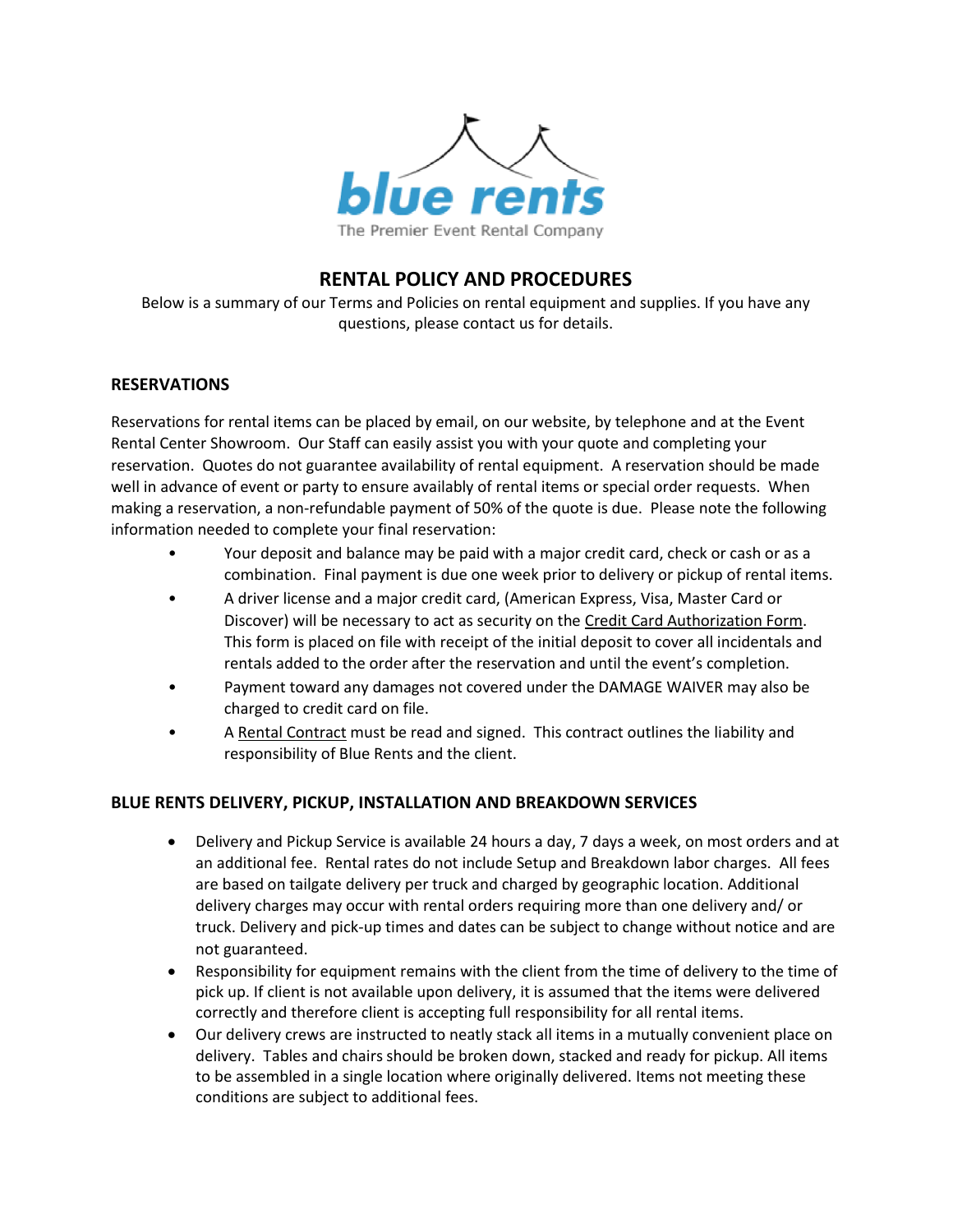Setup and breakdown by the Blue Rents Crew is available at an additional fee and should be arranged in advance. Please contact our Event Coordinators at the Blue Rents Event Center for information on this service. Arrangements need to be scheduled and applied to your rental bill prior to Blue Rents Delivery and Pickup.

# **CLEANING AND RETURN OF CHINA, GLASSWARE AND FLATWARE BY CUSTOMER**

- Your Rental items such as china, glassware, and flatware are packed in particular containers and covered with plastic to insure that you receive your items sanitized and table-ready.
- All Rentals items; china, glassware and flatware, and other food service items, must be rinsed or scraped free of debris and re-packed in their original containers prior to pick up or return. Additional fees may be incurred for cleaning of debris or re-packing containers and crates upon pickup.

# **LINEN RETURN BY CUSTOMER**

- Return all linens dry, free of waste and in mesh bag provided upon delivery or pickup of your linens.
- Do not roll up or place wet linens in any plastic bag. Please keep linens dry.
- Damage such as mildew, burns, melted candle wax or tears will be billed to the client on the credit card on file for the cost of the linen.
- The Damage Waiver does not cover damages or loss to Linen rentals.

# **CUSTOMER PICKUP FROM BLUE RENTS**

Blue Rents has a Customer Pick up Area and its staff will load and unload your items for you. We also offer Express Pickup for all Prepaid Rentals, please notify the Event Center to let them know when they can expect you for your Express Pickup. Customer Pickups are available Monday through Saturday from 7:00 am-5 pm. Please make sure that you understand when your Rentals are due back as not to incur any additional late fees. We are closed on Sunday.

- All Customer Pick Ups are to be arranged with our Event Center staff. Please call our Event Center staff to assist you in determine the size and type of vehicle necessary for your Rentals.
- Load Slips are obtained in the Event Center and you will be directed to the Customer Pickup Area, where your vehicle will be loaded.
- When returning your Rentals, please return them to the Customer Pickup Area and our staff will unload your items. A Rental Return Slip will be issued and needs to be brought to the Event Center to close out your Rental Return.

# **CLIENTS RESPONSIBILITY OF RENTALS**

Responsibility for the rented items remains with the customer from the time of possession to the time of return or pickup. Client assumes responsibly for proper care of all rental items and agrees to pay for damages or loss of the goods, regardless of the cause, except reasonable wear and tear. Additional fees will be charged to the confirmed credit card on file with Blue Rents for damages and loss not covered by the Damage Waiver and any late rental fees.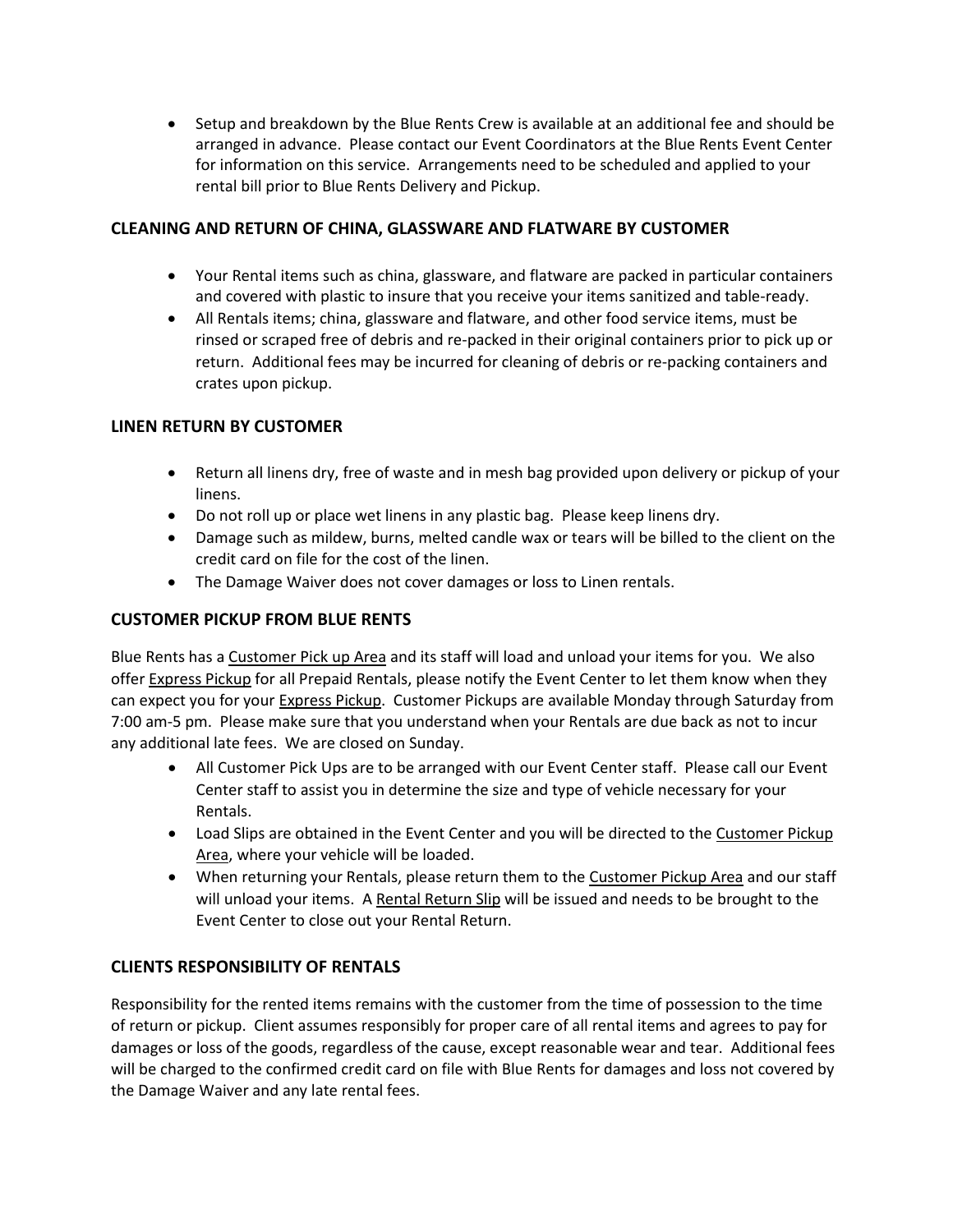#### **DAMAGE WAIVER**

THE DAMAGE WAIVER IS NOT INSURANCE OR is it A WARRANTY. Blue Rents charges a fee of 10% to all rental orders to cover any in advert damages to any rental item excluding linen rentals. The Client may decline the Damage Waiver fee by making a cash deposit equal to the full value of the equipment. Blue Rents may waive the Damage Waiver fee for approved Charge Account Customers if adequate proof of insurance is provided to show coverage of damage or loss to any rental equipment received by that customer. Damage incurred to rental equipment due to negligent actions require a full replacement cost of the damaged item. The Damage Waiver does not cover theft or vandalism.

# **INDEMNIFICATION & DEFENSE**

**Indemnity Agreement**: Amusement items (such as inflatables) are inherently dangerous and should be used with great care. You agree to assume all risks inherent in the use of the rented items by you and all others. You agree to assume the entire responsibility for the defense of, and to pay, indemnity, and hold us harmless from any and all claims for damage to property or bodily injury (including death), resulting from the use, operation or possession of the rented items, whether or not it be claimed or found that such damage or injury resulted in whole or in part from our negligence, from the defective condition of the rented equipment, or from any cause.

**Hold Harmless**: You agree to assume the risk of, and indemnify and hold us harmless from and against any and all claims, demands, actions, lawsuits and proceedings of every kind, including costs, expenses, and attorneys' fees for personal injury or property damage caused by, connected with, or resulting from: (a) the delivery, loading, unloading, erection, installation, dismantling and use of the rented tents and related items ("Tent"); (b) contact with underground wires, pipes, cables, or other obstructions; (c) necessary surface repairs; (d) fire, rain, hail, sleet, snow, high winds, hurricanes, tornadoes, floods or other disturbances of nature and other Acts of God causing tent failure; falling objects and aircrafts; vehicle collision; and smoke, nuclear radiation or radioactive contamination; (e) damage and/or cleaning expenses to tent due to cooking processes under or near tents.

# **TENT RENTAL POLICY**

Client agrees to release Blue Rents Inc. of liability caused by damage to any property during tent installation and/or strike. Damages to property include, but not limited to, water lines, gas lines, irrigation lines, grass, shrubs, flowers, scratches or cracks on the installed surface.

- Water barrel installation is offered but is not a preferred form of securing a tent. Blue Rents has the right to deny this type of tent installation.
- Asphalt installation is a routine operation requiring that we drive iron stakes approximately 3 feet through the surface. Blue Rents will fill any holes with asphalt.
- When a tent is installed on a concrete surface, stakes cannot be used. In accordance with tent manufacturer's guidelines, holes must be drilled through the concrete and anchor eyebolts affixed.
- No tents are guaranteed to be absolutely waterproof, and are to be considered temporary shade structures.
- Client assumes all weather related risks involved in holding an outdoor tented event. Blue Rents will endeavor to minimize said risk, however, should the tenting become unusable